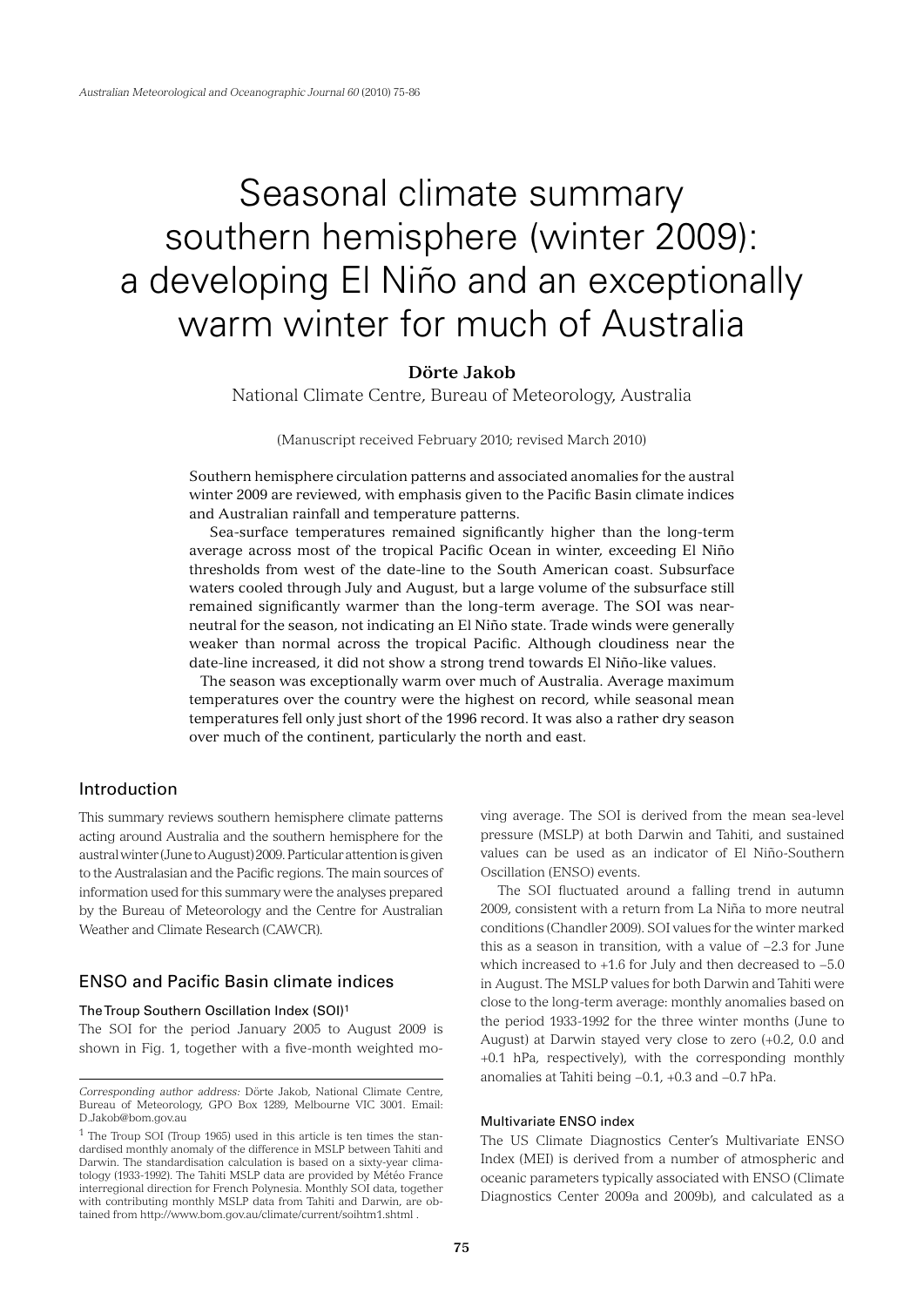Fig. 1 Southern Oscillation Index from January 2005 to August 2009, together with a five-month binomially weighted moving average. Means and standard deviations used in the computation of the SOI are based on the period 1933-1992.



bimonthly value (Wolter and Timlin 1993, 1998). The index is a standardised anomaly index, with positive (negative) values indicative of El Niño (La Niña).

The MEI value rose from +0.90 for June/July to +0.98 for July/August, the highest value since the December 2006/January 2007 value (+0.99). The rank of the MEI value for July/August was 51 out of 60 and therefore above the 80th percentile for MEI rankings for this season, indicating moderate El Niño conditions based on the MEI.

#### Outgoing long-wave radiation

Outgoing long-wave radiation (OLR) over the equatorial Pacific is a good measure of tropical deep convection, with increases in OLR indicating decreases in convection and vice versa. Convection in the equatorial region centred about the date-line is sensitive to changes in the Walker Circulation. Studies have shown that during El Niño events, OLR is generally reduced (i.e. convection is generally enhanced) along the equator, particularly near and east of the date-line. During La Niña events, OLR is often increased (i.e. convection is often suppressed) over the same region (Vincent et al. 1998).

The spatial pattern of seasonal OLR anomalies across the Asia/Pacific tropics for winter 2009 is shown in Fig. 2, while Fig. 3 shows the development of OLR anomalies in the vicinity of the date-line over time. In seasonally averaged terms, equatorial OLR anomalies near the date-line were fairly weak, being positive in June and August, and negative in July, while they were consistent with the end of a weak late-peaking La Niña event. Tropical convection remained suppressed over Indonesia (and extending into Australia) during August, consistent with the onset of a weak El Niño. However, convection remained near-normal over the nearequatorial Pacific.

Fig. 2 Anomalies of OLR for winter 2009 (W m<sup>-2</sup>). Base period 1979 to 1998. The mapped region extends from 40°S to 40°N and 70°E to 180°E.



Fig. 3 Standardised anomaly of monthly OLR averaged over the area 5°S – 5°N and 160°E – 160°W, from January 2005 to August 2009, together with a three-month moving average. Negative (positive) anomalies indicate enhanced (reduced) convection and rainfall in the area. Anomalies are based on the 1979-1995 base period. After Climate Prediction Center (2009).



#### Madden-Julian Oscillation

The Madden-Julian Oscillation (MJO) is a tropical atmospheric anomaly which develops in the Indian Ocean and propagates eastwards into the Pacific Ocean (Donald et al. 2004). The MJO takes between 30 to 60 days to reach the western Pacific and has a frequency of six to twelve events per year (Donald et al. 2004). When the MJO is in an active phase, it is associated with increased tropical convection. The temporal evolution of tropical convection anomalies along the equator is shown in Fig. 4, covering the period March to September 2009. In June the MJO signal occupied phase six, seven, eight and one (Wheeler and Hendon 2004), which partly explains a break in the Indian monsoon. The MJO weakened in July which led to a recovery of the Indian monsoon. There was little MJO activity for most of August when convection remained near-normal over the nearequatorial Pacific.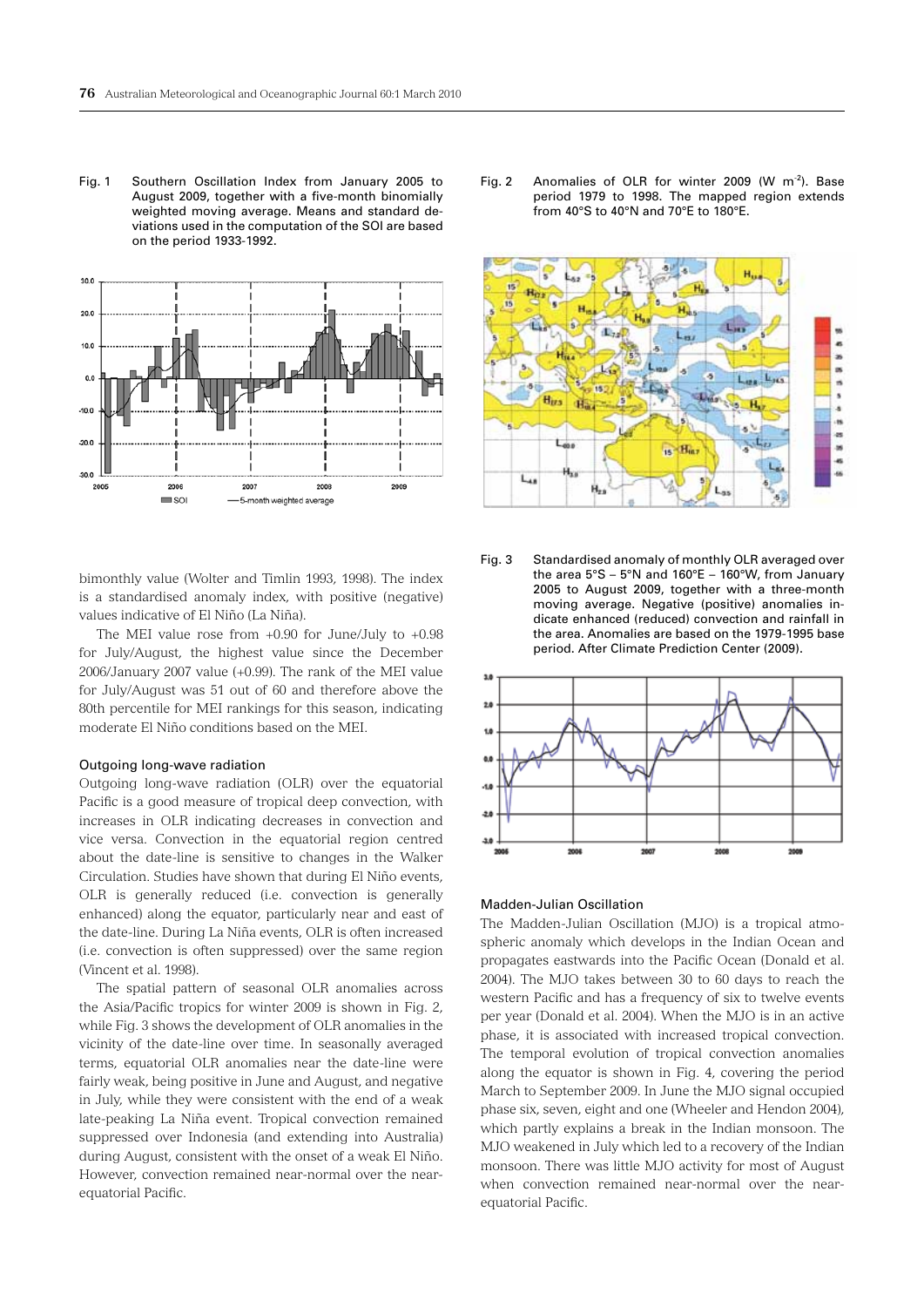Fig. 4 Time-longitude section of daily averaged OLR anomalies (11 March to 9 September 2009). The base period is 1979-2001.



## Oceanic patterns

## Sea-surface temperatures

Winter 2009 global sea-surface temperature (SST) anomalies, obtained from the US National Oceanic and Atmospheric Administration Optimum Interpolation analysis (Reynolds et al. 2002), are shown in Fig. 5. Positive (warm) anomalies are shown in red shades, and negative (cool) anomalies in blue shades. The equatorial Pacific rapidly transitioned from a neutral to a warm state from late autumn to early winter. The SST anomalies showed a warm tongue in the eastern Pacific Ocean that is typical for El Niño events. However, these temperature anomalies were not very strong and they were not accompanied by negative anomalies north and south of the warm tongue. Overall anomalies stayed the same for July and August, as indicated by the NINO indices, but became more fragmented in August and spread further to the west.

All three standard monthly NINO indices<sup>2</sup> were positive during winter 2009, and at levels that reflected the development of an El Niño event. The eastern equatorial Pacific NINO3 SST anomaly index went positive in April 2009 and remained positive through to the end of winter (monthly values of +0.82, +1.09 and +1.08°C), while the corresponding monthly

values for the central equatorial Pacific NINO3.4 index were +0.58, +0.87 and +0.82°C, with +0.62, +0.67 and +0.82°C for the western equatorial Pacific NINO4 index. The rise in all three NINO indices continued the warming trend that had been evident across most of the equatorial Pacific since autumn 2009. More importantly they signified the onset of a new El Niño event, even though the atmospheric indicators (e.g. the SOI and the OLR index) lagged behind.

The Dipole Mode Index (Saji et al. 1999) measures the difference in SST anomaly between the tropical west (50°E to 70°E and 10°S to 10°N) and east (90°E to 110°E and 10°S to 0°S) of the equatorial Indian Ocean; a positive phase often results in a decrease of rainfall over parts of central and southern Australia. The Indian Ocean was in a neutral phase during winter 2009. Anomalies during winter ranged from +0.6°C, mostly in early winter, to −0.6°C, with most of the weak negative anomalies occurring later in the season. Figure 5 shows positive anomalies for winter for both the west and the east pole of the IOD, but with slightly higher positive anomalies in the east. SSTs were slightly above average in winter around most of the Australian coastline, the major exception being off the southwest coast of Western Australia.

#### Subsurface ocean patterns

A Hovmöller diagram for the 20°C isotherm depth anomaly across the equator from January 2001 to August 2009, obtained from the Centre for Australian Weather and Climate Research (CAWCR), is shown in Fig. 6. The 20°C isotherm depth is generally situated close to the equatorial ocean thermocline, the region of greatest temperature gradient with depth and the boundary between the warm near-surface and cold deep ocean water. Positive anomalies correspond to the 20°C isotherm being deeper than average, and negative anomalies to it being shallower than average. Changes in the thermocline depth may act as a precursor to subsequent changes at the surface.

Figure 7 shows a cross-section of the equatorial Pacific temperature anomaly profile down to 400 metres for the months May to August 2009. Red shades indicate positive anomalies (downwelling), and blue shades negative anomalies (upwelling). In profile, the downwelling wave which initiated in summer is still evident. Regions of negative temperature anomalies are almost absent.

Positive anomalies dominated the subsurface in the equatorial Pacific. A Kelvin wave had progressed eastwards during autumn and reached the eastern boundary in winter, bringing warm water close to the surface which led to the warm signal observed in the SST anomalies (Fig. 5). Another Kelvin wave developed in late winter and propagated towards the east. Analogous to the development in SST anomalies, negative subsurface temperature anomalies had been rapidly replaced by positive anomalies in the central and eastern equatorial Pacific. These positive subsurface anomalies in the central and eastern Pacific gradually weakened during the season to a near neutral, but marginally warm, state by the end of August.

<sup>2</sup> NINO SST indices obtained from ftp://ftp.cpc.ncep.noaa.gov/wd52dg/ data/indices/sstoi.indices, and NINO SST anomaly indices subsequently calculated with respect to the 1961-1990 period.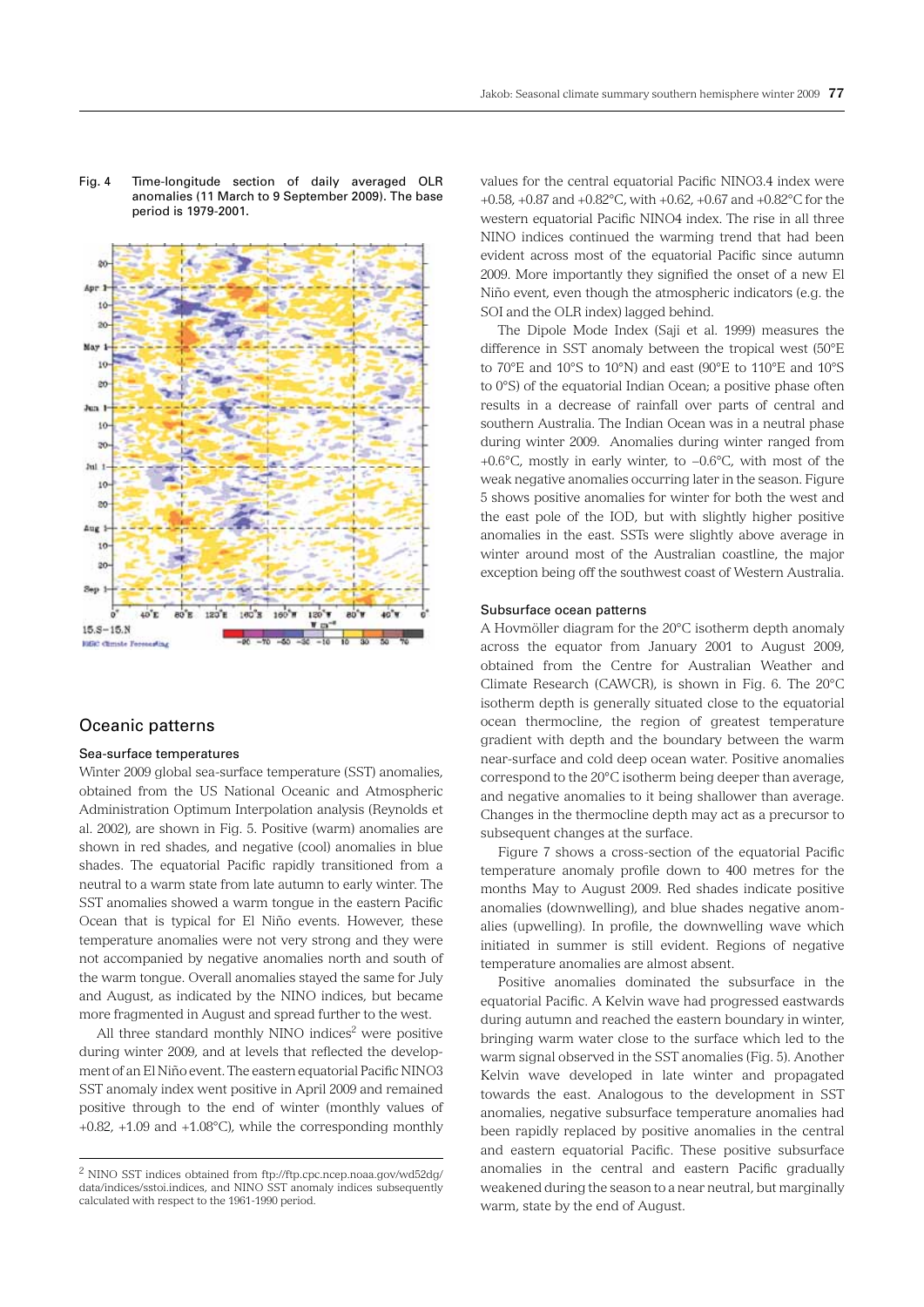

Fig. 5 Global anomalies of SST (°C) for winter 2009. The contour interval is 0.5°C and the base period is 1961-1990.

Fig. 6 Time-longitude section of the monthly anomalous depth of the 20°C isotherm at the equator from January 2001 to August 2009. The contour interval is 10m.



At this time (i.e. August), most coupled El Niño prediction models were continuing to forecast the intensification of the event, even though the only clear indicator at typical El Niño levels was the SST.

## Atmospheric patterns

#### Surface analyses

The southern hemisphere winter 2009 MSLP pattern, computed from the Bureau of Meteorology's Global Assimilation and Prediction (GASP) model, is shown in Fig. 8, with the associated anomaly pattern shown in Fig. 9. These

Fig. 7 Four-month (May to August 2009) sequence of vertical temperature anomalies at the equator for the Pacific Ocean. The contour interval is 0.5°C.



anomalies are the difference from a 1979-2000 climatology obtained from the National Center for Environmental Prediction (NCEP) II Reanalysis data (Kanamitsu et al. 2002). The MSLP analysis has been computed using data from the 0000 UTC daily analyses of the GASP model. The MSLP anomaly field is not shown over areas of elevated topography (grey shading).

The MSLP showed a strong zonal pattern for the autumn season (Chandler 2009). For winter, there was a weak tendency towards a three-wave pattern, with troughs at around 115°E, 135°W and 30°W. Anomalous high pressure occurred over the southern Indian Ocean, but MSLP was close to average over inland Australia. A −5 hPa anomalous low located close to the South Australian coastline, southwest of Adelaide, was the strongest anomaly feature in the Australian region. It was associated with above average winter rainfall in Tasmania and across parts of the southern coastline.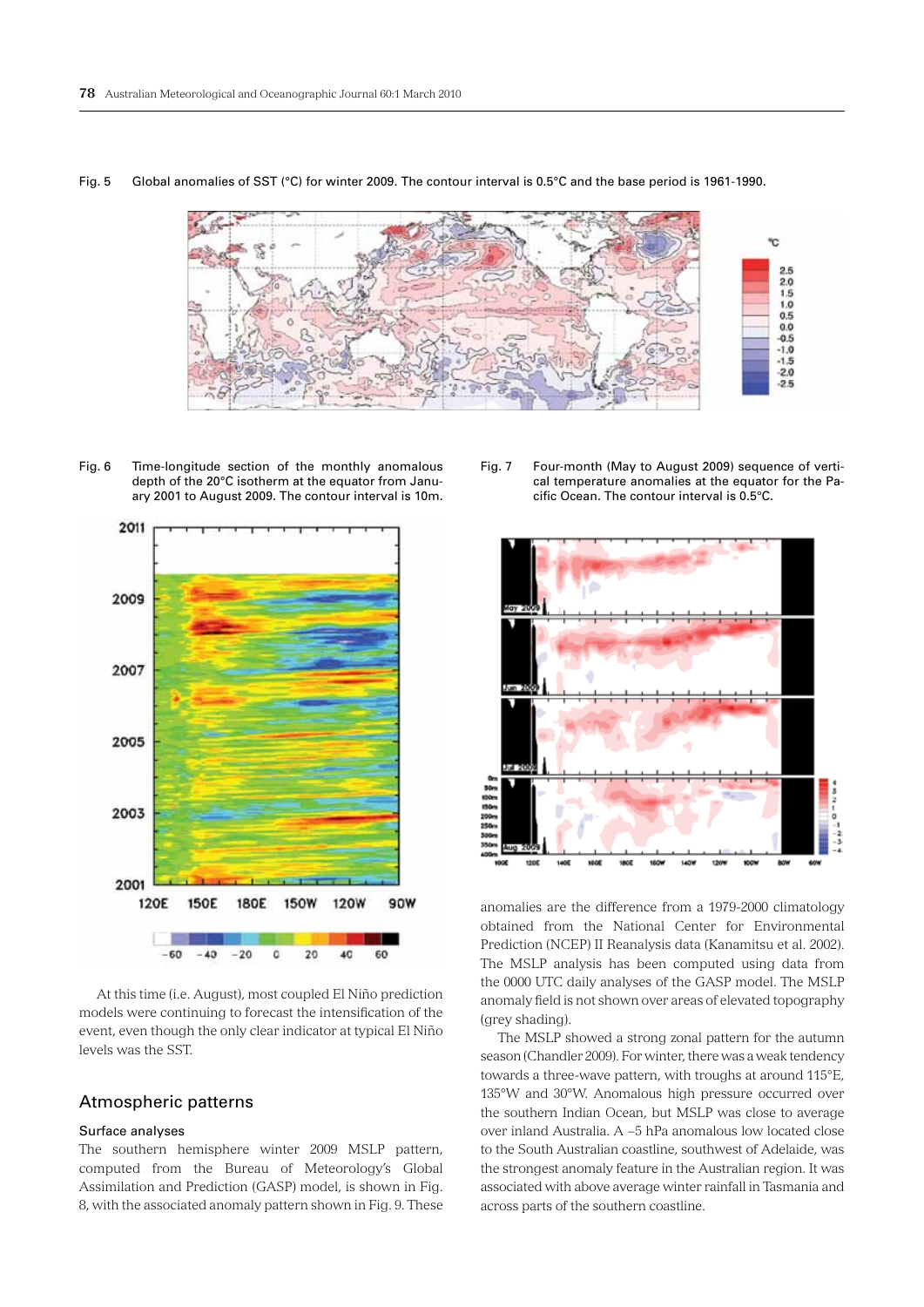

Fig. 8 Southern hemisphere winter 2009 MSLP (hPa). The

contour interval is 5 hPa.

Fig. 9 Southern hemisphere winter 2009 MSLP anomalies (hPa). The contour interval is 2.5 hPa.



The Southern Annular Mode (SAM) describes the periodic (10-day) oscillation of atmospheric pressure between polar and mid-latitude regions of the southern hemisphere. Positive phases of SAM describe increased mass over the extratropics, decreased mass over Antarctica and enhanced mid-latitude westerly flow that is contracted poleward. Conversely, negative phases of SAM describe increased mass over Antarctica, reduced mass over the extratropics and weakened meridional circulation that is expanded equatorward. The US Climate Prediction Center's standardised monthly SAM index<sup>3</sup> (Climate Prediction Center 2009) remained in its negative phase for the winter months (−0.47, −1.23 and −0.69 for June, July and August

Fig. 10 Southern hemisphere winter 2009 500 hPa mean geopotential height (gpm). The contour interval is 100 gpm.



Fig. 11 Southern hemisphere winter 2009 500 hpa geopotential anomaly (gpm). The contour interval is 30 gpm.



respectively). The winter seasonal average of this index is negatively correlated with winter rainfall across southern New South Wales, Victoria, Tasmania and the southwest coast of Western Australia between Albany and Geraldton. Above average rainfall was recorded only for some of these regions, notably for Tasmania which received very much above average rainfall (Fig. 16).

## Mid-tropospheric analyses

The 500 hPa geopotential height (an indicator of the steering of surface synoptic systems) across the southern hemisphere is shown in Fig. 10, with the associated anomalies shown in Fig. 11. A comparison of Fig. 9 and Fig. 11 displays barotropic pressure anomalies throughout the southern hemisphere. The three-wave pattern noted in Fig. 8 can also be seen in Fig. 10.

<sup>3</sup> This index is derived from daily 700 hPa height anomalies south of 20°S.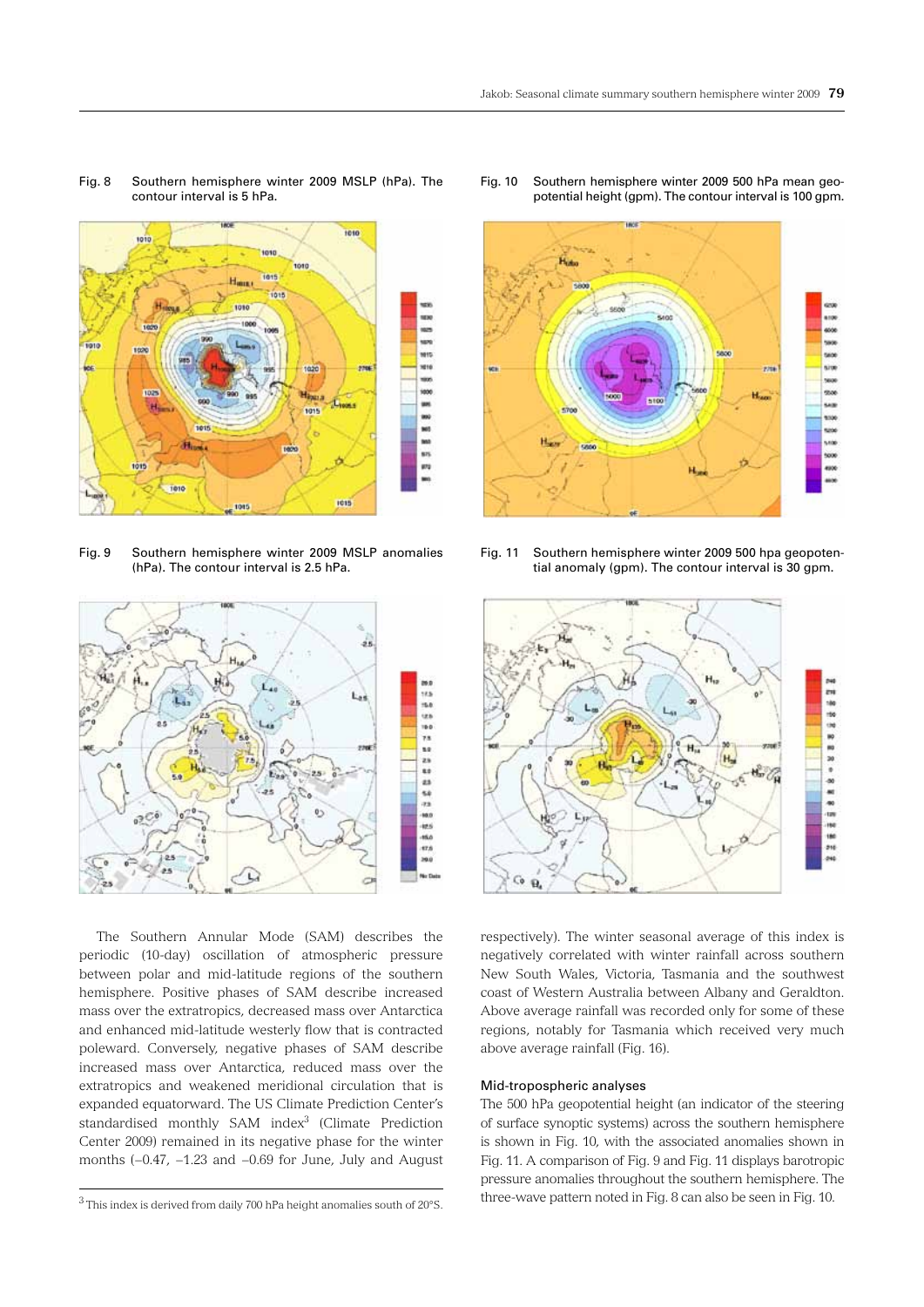#### Blocking

The time-longitude section of the daily southern hemisphere blocking index (BI)4 is shown in Fig. 12, with the start of the season at the top of the figure. This index is a measure of the strength of the zonal 500 hPa flow in mid-latitudes relative to that at lower and higher latitudes. Positive values of the blocking index are generally associated with a split in the mid-latitude westerly flow centred near 45°S and midlatitude blocking activity.

In June, most blocking activity occurred in the band from about 100°E to 90°W, with positive anomalies dominating that period. In late winter blocking was confined to a narrower band (120°E to 90°W). Two blocking minima occurred around mid-June and early July at about 60°E. Fig. 13, which shows the seasonal index for each longitude, indicates that blocking for winter 2009 was very close to the long-term average across most longitudes.

#### **Winds**

Winter 2009 low-level (850 hPa) and upper-level (200 hPa) wind anomalies (from the 22-year NCEP II climatology) are shown in Fig. 14(a) and Fig. 14(b) respectively. Isotach contours are at 5 m s−1 intervals, and in Fig. 14(a), regions where the surface rises above the 850 hPa level are shaded in grey.

Fig. 12 Winter 2009 daily blocking index: time-longitude section. Day 1 is 1 June 2009. The horizontal axis shows the degrees east of the Greenwich meridian.



<sup>&</sup>lt;sup>4</sup> The blocking index is defined as BI =  $0.5[u_{25} + u_{30} - (u_{40} + 2u_{45} + u_{50}) +$  $u_{55} + u_{60}$ ] where  $u_x$  is the zonal (east-west) component of the 500 hPa wind at latitude x.





In keeping with the ambiguous start to this potential El Niño, low-level zonal wind anomalies over the equatorial Pacific did not show a consistent trend during the season. However, in the seasonal mean they were westerly in character west of about 170°E and east of around 160°W – an indication for a developing El Niño event. These wind anomalies are reflected in the SST anomalies seen in Fig. 5. Low-level cyclonic anomalies affected southern regions of Australia, consistent with the negative MSLP anomaly in Fig. 9.

Upper-wind anomalies in the southern hemisphere locally reached 13.0 m s<sup>-1</sup> for winter 2009. These were situated in an area of westerly anomalies located over the central South Pacific, while another weaker band of northwesterly and westerly anomalies extended from the Indian Ocean to southern parts of Australia. In contrast at high latitudes, a band of easterly anomalies stretched from about 100°E to 90°W.

## Australian region climate

#### Rainfall

Rainfall totals for winter are shown in Fig. 15, while the rainfall deciles for the same period are shown in Fig. 16, Rainfall deciles are calculated using all winters from 1900 to 2009.

Winter was a generally dry season away from the southern coast, with nationally averaged winter rainfall 23 per cent below average (27th lowest of 110 years). Northern and eastern areas were especially dry, with the Northern Territory (seasonally dry at this time of year) 84 per cent below average and Queensland 63 per cent below average. Rainfall totals were in decile 1 (i.e. below the 10th percentile) along the Queensland coast between Cooktown and Bundaberg, and extending inland along the Flinders Highway corridor from Townsville to Mount Isa (amounting to 39.5 per cent of the State). Most of far western Queensland, the Northern Territory, northeastern South Australia and the north of Western Australia received little or no rain for the season. There were also areas of decile 1 rainfall on the NSW-Queensland border around Goondiwindi, and on the NSW South Coast around Nowra.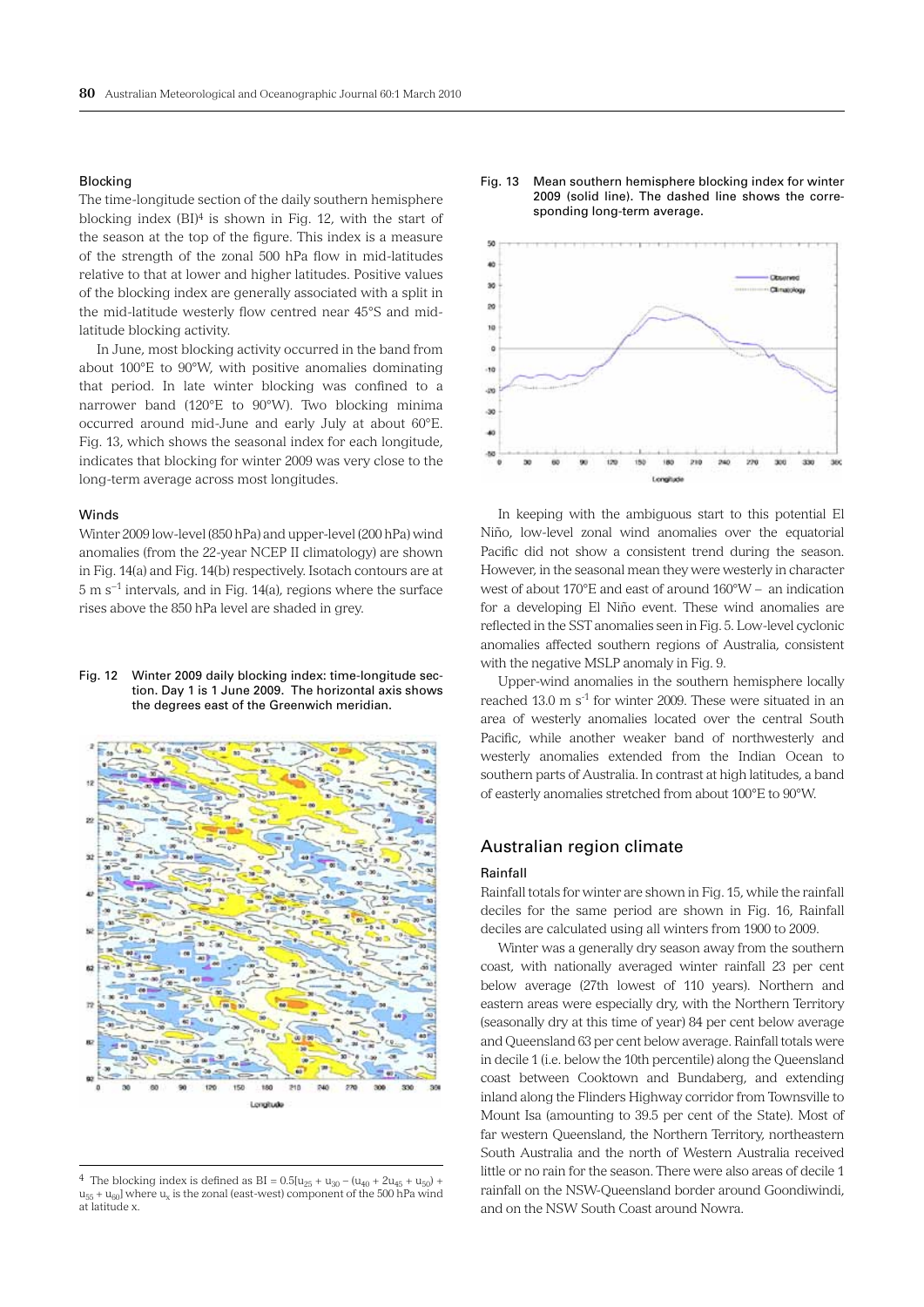

Fig. 14(a) Global winter 2009 850 hPa vector wind anomalies (m s<sup>-1</sup>). The contour interval is 5 m s<sup>-1</sup>.

Fig. 14(b) Global winter 2009 200 hPa vector wind anomalies (m s-1). The contour interval is 5 m s-1.





Fig. 15 Winter 2009 rainfall totals (mm) for Australia. Fig. 16 Winter 2009 rainfall for Australia: decile ranges based on grid-point values over the winters 1900 to 2009.

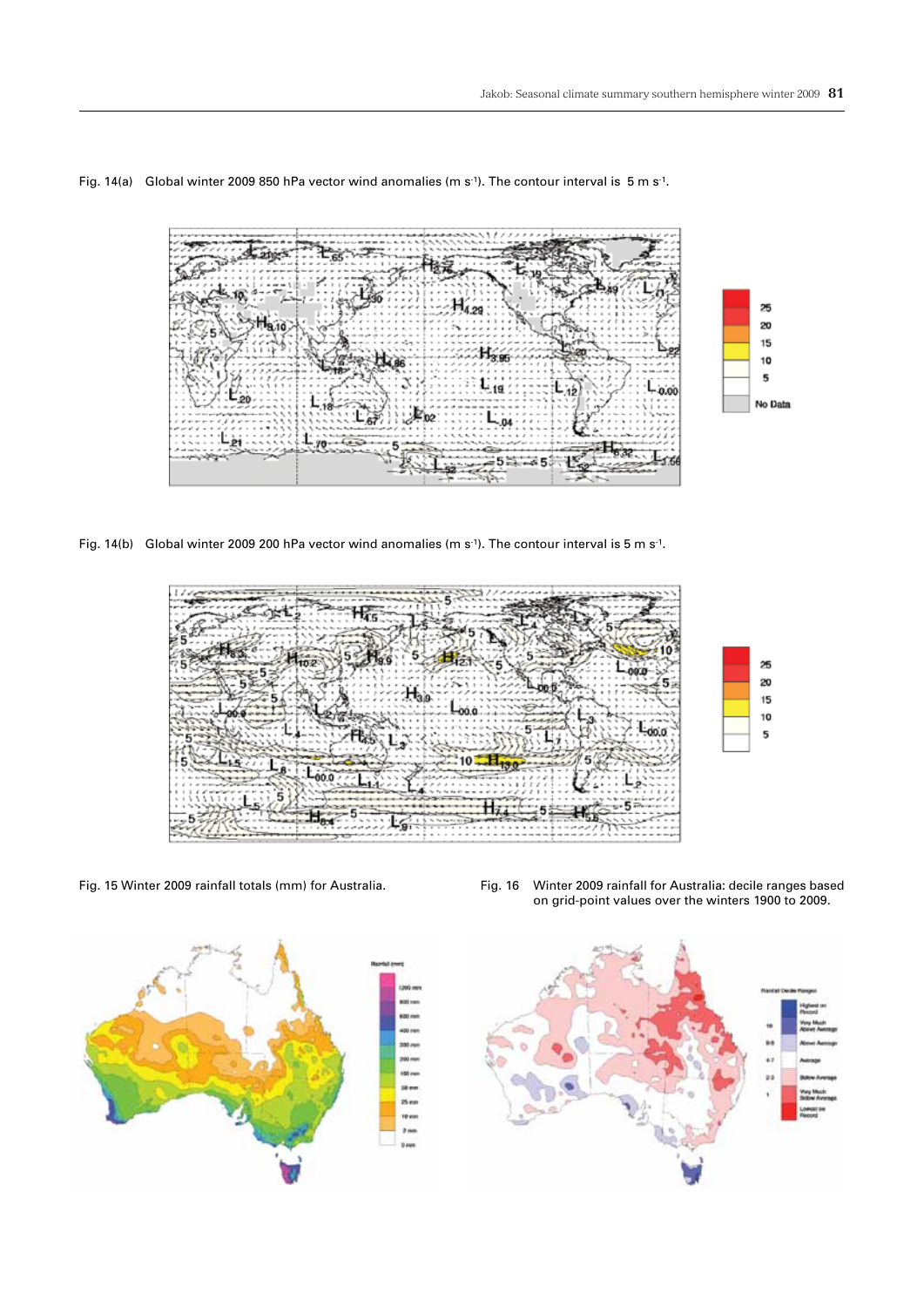|            | Highest seasonal<br>total (mm) | Lowest seasonal<br>total (mm) | Highest 24 hour<br>fall (mm)         | Area-averaged<br>rainfall<br>$(AAR)$ (mm) | Rank<br>οf<br>$AAR*$ |
|------------|--------------------------------|-------------------------------|--------------------------------------|-------------------------------------------|----------------------|
| Australia  | 1203 at Lake Margaret (Tas)    | 0 at numerous locations       | 157 at Upper Springbrook             | 49                                        | 27                   |
|            |                                | in WA, NT, Old, SA            | (Old), 22 June                       |                                           |                      |
| <b>WA</b>  | 847 at Northcliffe             | 0 at numerous locations       | 82 at Sherlock, 12 June              | 51                                        | 43                   |
| NT         | 24 at Uluru Rangers            | 0 at numerous locations       | 23 at Point Fawcett, 9 June          | 3                                         | 20                   |
| <b>SA</b>  | 584 at Brookland Park          | 0 at numerous locations       | 53 at Mabenjo, 2 July                | 49                                        | 41                   |
| <b>OLD</b> | 425 at Upper Springbrook       | 0 at numerous locations       | 157 at Upper Springbrook, 22 June 19 |                                           | 15                   |
| <b>NSW</b> | 607 at Thredbo Village         | 0.8 at Fort Grey              | 148 at Upper Orara, 22 June          | 93                                        | 26                   |
| <b>VIC</b> | 884 at Rocky Valley            | 54 at Pirlta                  | 77 at Rocky Valley, 1 July           | 188                                       | 43                   |
| AS         | 1203 at Lake Margaret          | 201 at Melton Mowbray         | 143 at St. Marys, 13 August          | 656                                       | 107                  |

Table 1. Summary of seasonal rainfall ranks and extremes on a national and State basis for winter 2009.

\* The rank goes from 1 (lowest) to 110 (highest) and is calculated over the years 1900 to 2009 inclusive.

In contrast, it was a very wet winter in Tasmania, ranking as the fourth wettest on record (49 per cent above average). Records were set on parts of the east coast between Swansea and Bruny Island. Most areas south of a St Helens-Queenstown line were in decile 10 (i.e. above the 90th percentile), as were parts of the northwest and Flinders Island. Whilst no part of the mainland was comparably wet, winter rainfall did match or exceed seasonal averages over most agricultural areas of South Australia, much of the western half of Victoria, and southwestern Western Australia west of a Geraldton-Bremer Bay line, as well as locally on the Mid-North Coast of New South Wales and around Charleville in Queensland.

#### Drought

At the end of winter 2009, 18 per cent of Australia was in serious rainfall deficiency (decile 1) for the six months ending in August 2009 (6.6 per cent in severe deficiency, i.e. below the 5th percentile). This comprised 34.8 per cent of the Northern Territory (16.5 per cent in severe deficiency), 25.5 per cent of Queensland (7.4 per cent in severe deficiency) and 15.0 per cent of Western Australia (5.7 per cent in severe deficiency). The next local temporal maxima in the national percentage area with serious rainfall deficiencies were at 20 months (6.6 per cent of Australia in serious deficiency for the 20 months ending August 2009) and at 27 months (10.4 per cent of Australia in serious deficiency for the 27 months ending August 2009).

#### **Temperatures**

Winter 2009 was exceptionally warm over much of Australia. August was particularly extreme; the national maximum temperature anomaly for the month was +3.20°C, the largest on record for any month, while the mean temperature anomaly of +2.47°C was an August record, and many site records were set. A special climate statement on the August and winter extremes is available from the Bureau's webpages (http://www.bom.gov.au/climate/current/specialstatements.shtml).

Figure 17 shows maximum and minimum temperature anomalies for autumn, the corresponding deciles are shown in Fig. 18 and mean temperature deciles are shown in Fig. 19. Seasonal anomalies are calculated with respect to the 1961-1990 period using all stations for which a 1961-1990 normal is available. The areal averages (Tables 2 and 3) and deciles are calculated from monthly analyses using a highquality subset of the temperature network.

Maximum temperatures averaged over Australia for winter were 1.64°C above the long-term average, well above the previous record of +1.41°C set in 2002. Queensland (+2.33°C) and the Northern Territory (+2.04°C) also set winter records, by more than a degree in Queensland's case. All other States also ranked in the top ten (of the 60 years in the data-set), with South Australia and New South Wales second highest, and Victoria third highest. Overnight minimum temperatures (nationally 1.02°C above average) were less extreme, but still ranked as the fifth highest on record, with State records being set in South Australia (+1.83°C) and Tasmania (+1.42°C). Combining maximum and minimum temperatures, the national seasonal mean was 1.33°C above average, just 0.01°C short of the record set in 1996. The southeast was particularly warm, with State record winter mean temperatures being set in New South Wales (+1.48°C, previous highest +1.48°C), Victoria (+1.00°C, previous highest +0.93°C) and South Australia (+1.76°C, previous highest +1.36°C).

Maximum temperatures were above average across almost the whole of the country, the exceptions being a few places in Western Australia. Apart from some parts of the south and west, maxima were at least 1°C above average reaching 2−3°C above average over a large area encompassing the southern half of the Northern Territory, the southern half of Queensland away from the coast, northeastern South Australia and northwestern New South Wales. Record high values covered a substantial area (26.8 per cent of the country), and included parts of the Northern Territory and all States apart from Tasmania (60 per cent of Queensland, 40.7 per cent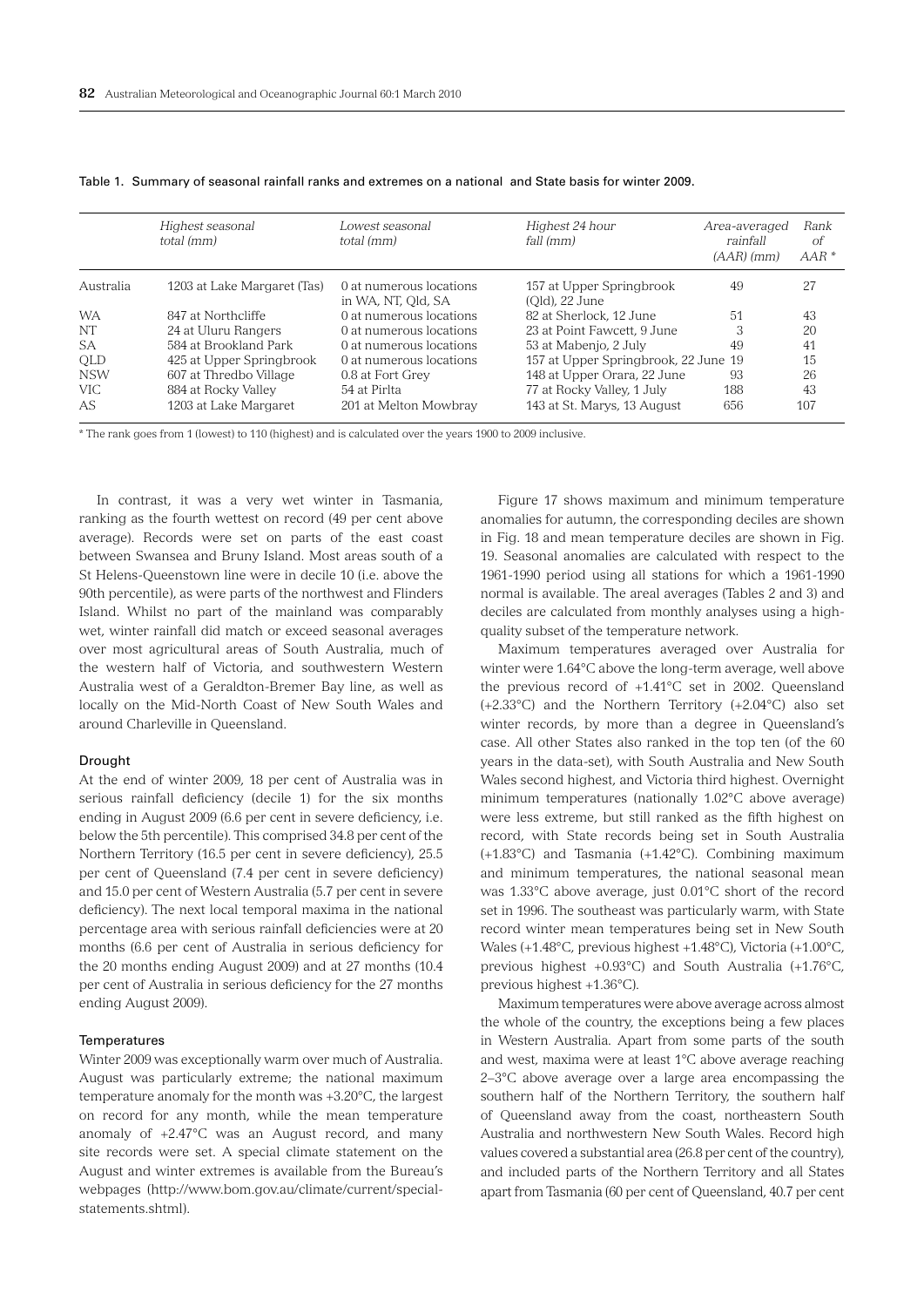Fig. 17 Winter 2009 temperature anomalies (°C) for Australia: anomalies based on 1961-1990 mean. Left: Maximum temperature anomalies, right: Minimum temperature anomalies.



Fig. 18 Winter 2009 temperature deciles for Australia. Decile ranges are based on grid-point values over the winters 1911-2009. Left: Maximum temperature deciles, right: Minimum temperature deciles.



of the Northern Territory, 25.3 per cent of South Australia). A significant part of the country (77.7 per cent) saw very much above average (decile 10) seasonal maximum temperatures, comprising 100 per cent of Queensland, 98.7 per cent of the Northern Territory, 88.9 per cent of South Australia and 77.4 per cent of New South Wales.

Winter minimum temperatures were characterised by a large area of positive anomalies stretching from the northwest across the centre down into the southeastern States, with scattered smaller areas of negative anomalies in Western Australia, northern parts of the Northern Territory and Queensland around to central coastal Queensland. Positive anomalies reached +3°C in the southeast of the Northern Territory, while +1°C anomalies covered all of Tasmania. Record minimum temperatures for the season were observed over 18.4 per cent of South Australia, 6.2 per cent of New South Wales and 11.7 per cent of Tasmania.

 Winter mean temperature anomalies (not shown) were positive across almost the entire country, the exceptions being two small regions, one on Cape York Peninsula, the



Fig.19 Winter 2009 mean temperature deciles for Australia. Decile ranges are based on grid-point values for winters 1911-2009.



other in southern Western Australia. Seasonal record mean temperatures (Fig. 19) occurred over 21.2 per cent of the country, comprising 72.3 per cent of South Australia, 44.7 per cent of New South Wales and 18.1 per cent of Queensland.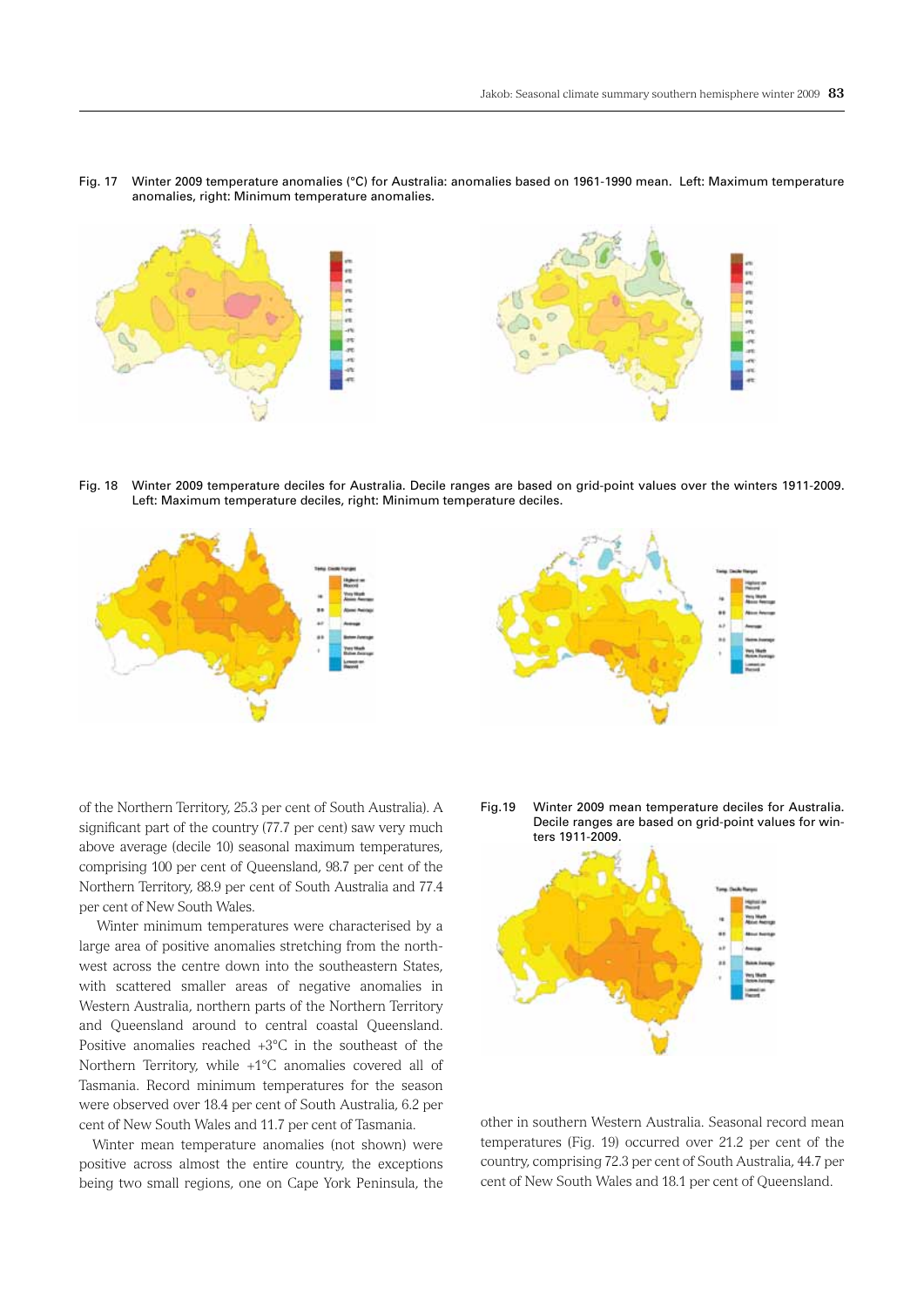|            | Highest seasonal<br>mean $(^{\circ}C)$ | Lowest seasonal<br>mean $(^{\circ}C)$ | Highest daily<br>recording $(^{\circ}C)$      | Lowest daily<br>recording $(^{\circ}C)$            | Anomaly of<br>area-averaged<br>mean $(^{\circ}C)$<br>(AAM) | Rank<br>$\sigma$ f<br>$AAM^*$ |
|------------|----------------------------------------|---------------------------------------|-----------------------------------------------|----------------------------------------------------|------------------------------------------------------------|-------------------------------|
|            |                                        |                                       |                                               |                                                    |                                                            |                               |
| Australia  | 34.1 at Noonamah<br>(NT)               | 0.2 at Mount Hotham<br>(Vic)          | 39.7 at Wyndham (WA),<br>31 August            | $-6.4$ at Thredbo Top<br>Station (NSW),<br>10 June | $+1.64$                                                    | 60                            |
| <b>WA</b>  | 33.6 at Kalumburu                      | 14.4 at Rocky Gully                   | 39.7 at Wyndham,<br>31 August                 | 8.8 at Shannon, 29 June                            | $+1.00$                                                    | 54                            |
| <b>NT</b>  | 34.1 at Noonamah                       | 22.5 at Kulgera                       | 39.1 at Bradshaw,<br>31 August                | 10.1 at Kulgera, 1 June                            | $+2.04$                                                    | 60                            |
| <b>SA</b>  | 22.5 at Oodnadatta                     | 10.7 at Mount Lofty                   | 35.3 at Oodnadatta,<br>15 August              | 6.8 at Mount Lofty,<br>14 July                     | $+1.69$                                                    | 59                            |
| QLD        | 32.5 at Scherger                       | 16.4 at Applethorpe                   | 38.5 at Bedourie,<br>29 August                | 8.6 at Applethorpe,<br>16 July                     | $+2.33$                                                    | 60                            |
| <b>NSW</b> | 22.6 at Lismore                        | 0.5 at Thredbo Top<br>Station         | 37.8 at Mungindi,<br>24 August                | -6.4 at Thredbo Top<br>Station, 10 June            | $+1.61$                                                    | 59                            |
| <b>VIC</b> | 17.3 at Mildura                        | 0.2 at Mount Hotham                   | 27.6 at Mildura,<br>15 August                 | -5.7 at Mount Hotham,<br>10 June                   | $+1.12$                                                    | 58                            |
| <b>TAS</b> | 14.7 at Scamander                      | 3.3 at Mount Wellington               | 20.8 at Dover and<br>Bushy Park,<br>15 August | $-2.3$ at Mount Wellington, $+0.70$<br>6 July      |                                                            | 52                            |

## Table 2. Summary of seasonal maximum temperature ranks and extremes, on a national and State basis.

\* The temperature ranks go from 1 (lowest) to 60 (highest) and are calculated over the years 1950 to 2009 inclusive. Multiple ranks indicate the presence of tied values within the time series.

|  |  |  |  |  | Table 3. Summary of seasonal minimum temperature ranks and extremes, on a national and State basis. |  |  |  |  |  |  |  |
|--|--|--|--|--|-----------------------------------------------------------------------------------------------------|--|--|--|--|--|--|--|
|--|--|--|--|--|-----------------------------------------------------------------------------------------------------|--|--|--|--|--|--|--|

|            | Highest seasonal<br>mean $(^{\circ}C)$   | Lowest seasonal<br>mean $(^{\circ}C)$ | Highest daily<br>recording $(^{\circ}C)$       | Lowest daily<br>recording $(^{\circ}C)$ | Anomaly of<br>area-averaged<br>mean $(^{\circ}C)$<br>(AAM) | Rank<br>$\sigma$ f<br>$AAM^*$ |
|------------|------------------------------------------|---------------------------------------|------------------------------------------------|-----------------------------------------|------------------------------------------------------------|-------------------------------|
| Australia  | 23.7 at Troughton                        | $-3.9$ at Thredbo Top                 | 26.3 at Troughton                              | $-14.9$ at Charlotte                    | $+1.02$                                                    | 56                            |
|            | Island (WA)                              | Station (NSW)                         | Island (WA),<br>31 August                      | Pass (NSW),<br>16 July                  |                                                            |                               |
| <b>WA</b>  | 23.7 at Troughton<br>Island              | 4.6 at Southern Cross                 | 26.3 at Troughton<br>Island, 31 August         | $-3.6$ at Eyre, 26 August               | $+0.75$                                                    | 53                            |
| NT         | 23.6 at McCluer Island 6.3 at Arltunga   |                                       | 25.9 at Dum in Mirrie,<br>31 August            | $-1.7$ at Arltunga,<br>5 August         | $+1.12$                                                    | 54                            |
| <b>SA</b>  | 12.3 at Neptune Island 4.1 at Yongala    |                                       | 21.5 at Moomba.<br>29 August                   | $-4.7$ at Yunta, 7 July                 | $+1.83$                                                    | 60                            |
| <b>OLD</b> | 24.2 at Coconut Island 2.8 at Stanthorpe |                                       | 26.3 at Coconut Island,<br>2 June              | -5.2 at Oakey, 12 June                  | $+0.72$                                                    | 47                            |
| <b>NSW</b> | 13.2 at Cape Byron                       | $-3.9$ at Thredbo Top<br>Station      | 23.3 at Lismore,<br>25 August                  | -14.9 at Charlotte Pass,<br>16 July     | $+1.34$                                                    | 57                            |
| <b>VIC</b> | 9.8 at Wilsons<br>Promontory             | -3.3 at Mount Hotham                  | 15.2 at Orbost, 7 August -7.9 at Mount Hotham, | 11 June                                 | $+0.88$                                                    | 57                            |
| <b>TAS</b> | 8.7 at Cape Grim                         | $-1.1$ at Mount<br>Wellington         | 13.6 at Flinders Island.<br>4 June             | $-8.6$ at Liawenee, 17 July $+1.42$     |                                                            | 60                            |

\* The temperature ranks go from 1 (lowest) to 60 (highest) and are calculated over the years 1950 to 2009 inclusive. Multiple ranks indicate the presence of tied values within the time series.